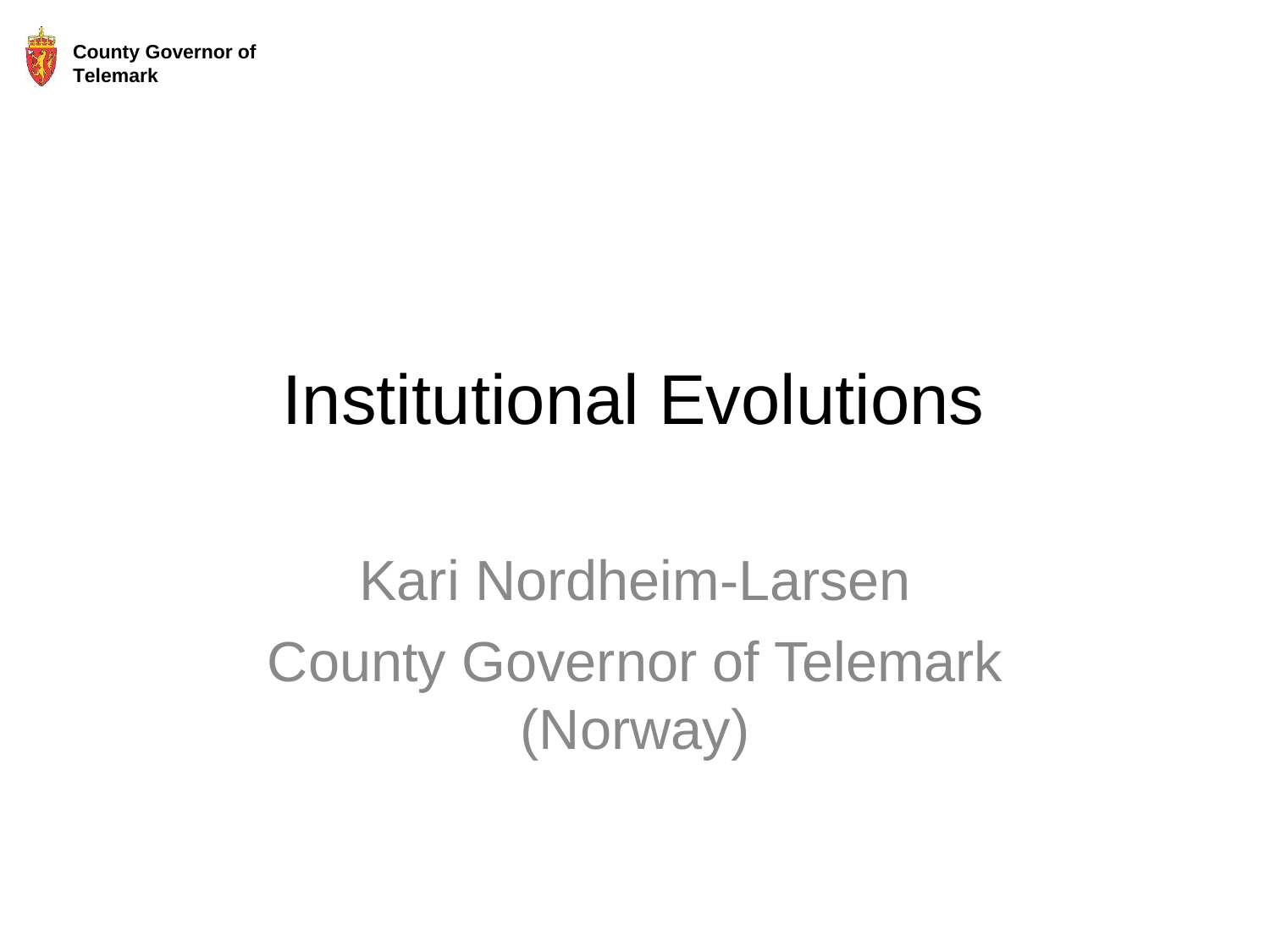

#### Telemark County I Norway

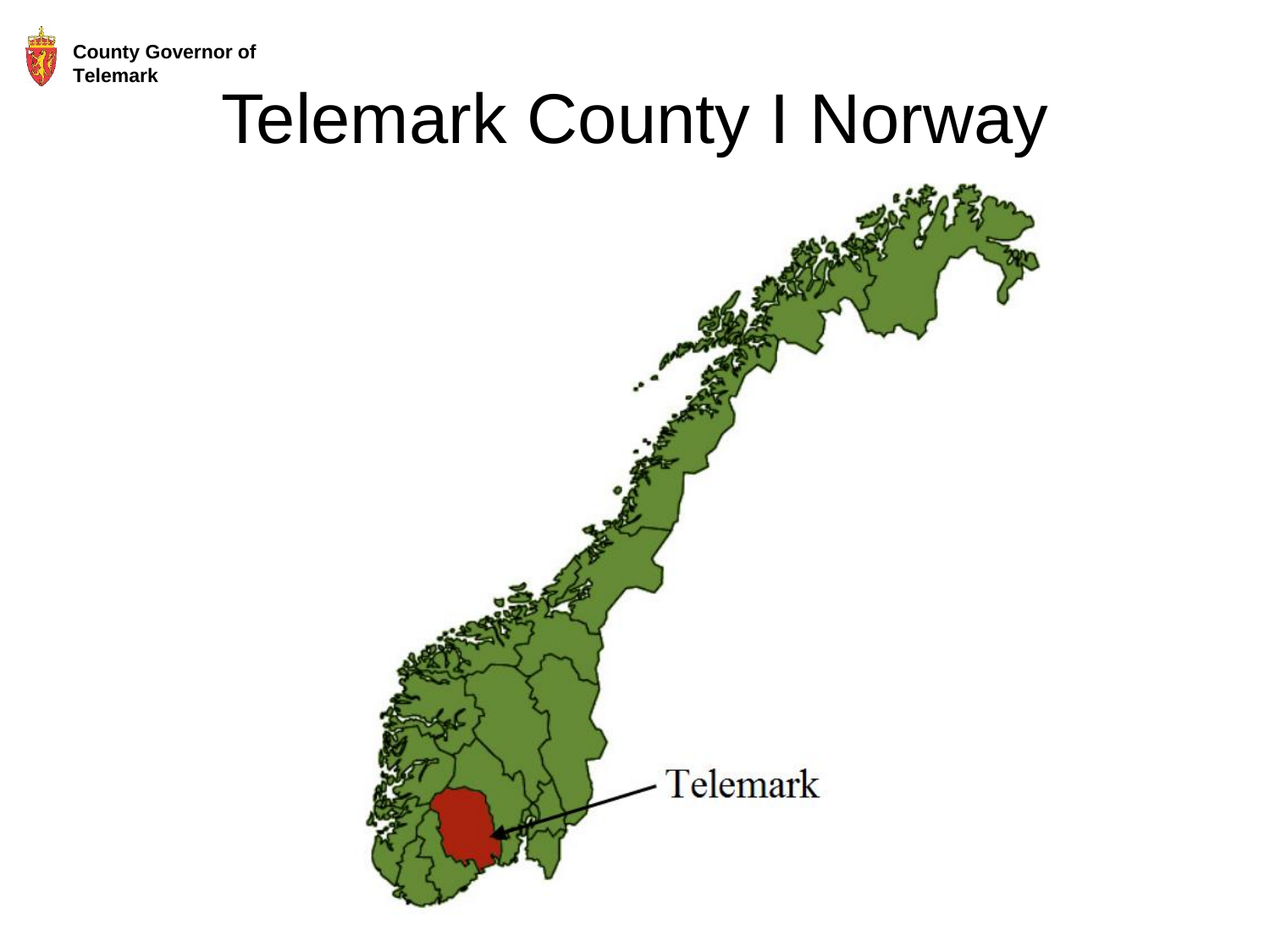

### Municipalities in Telemark County

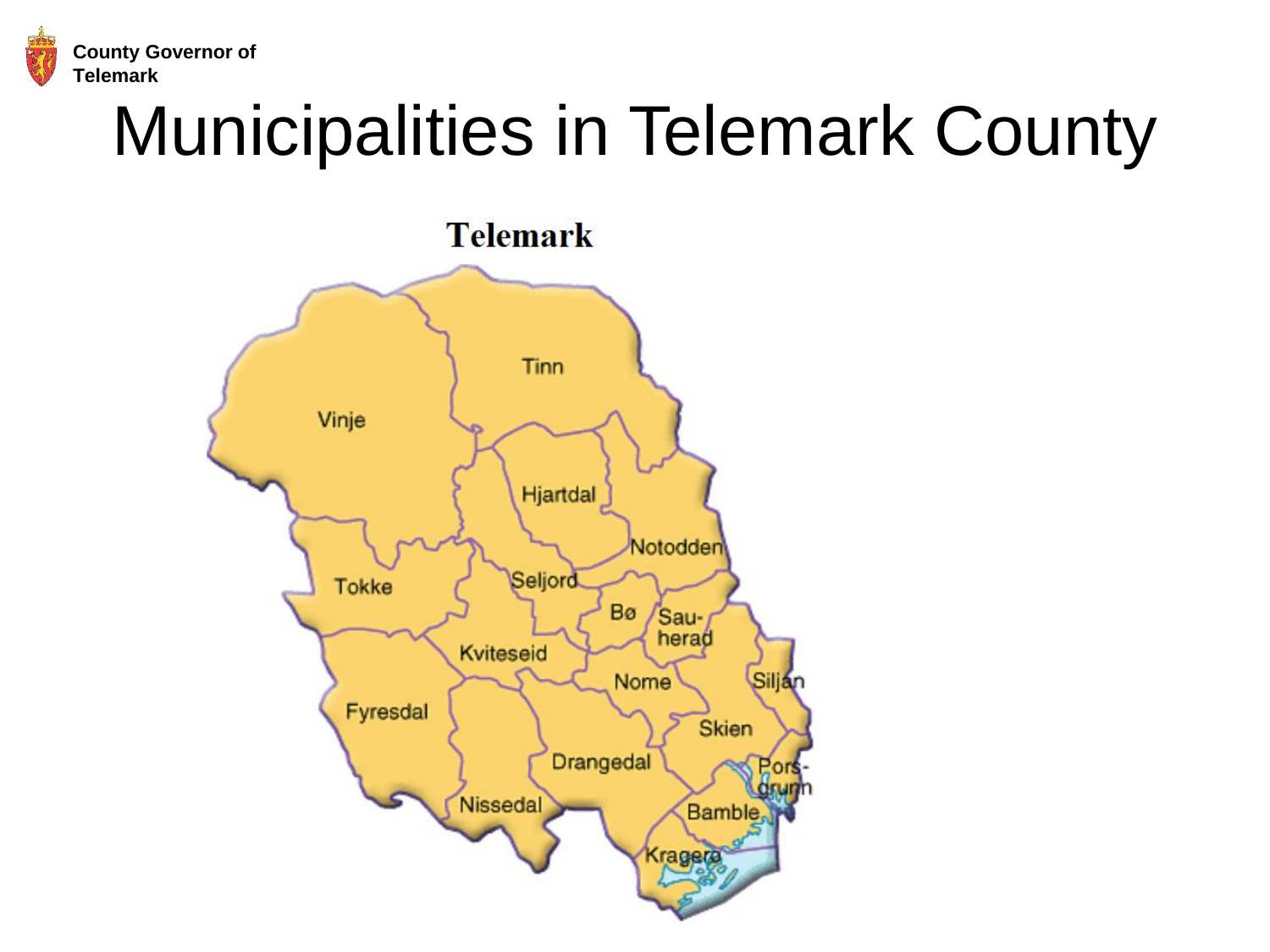

# Organizational levels in Norway

- Government
- County (19) Elected representatives
- State Territorial Representative STR (18)
- Municipality (428)

Remained unchanged over the last 50 years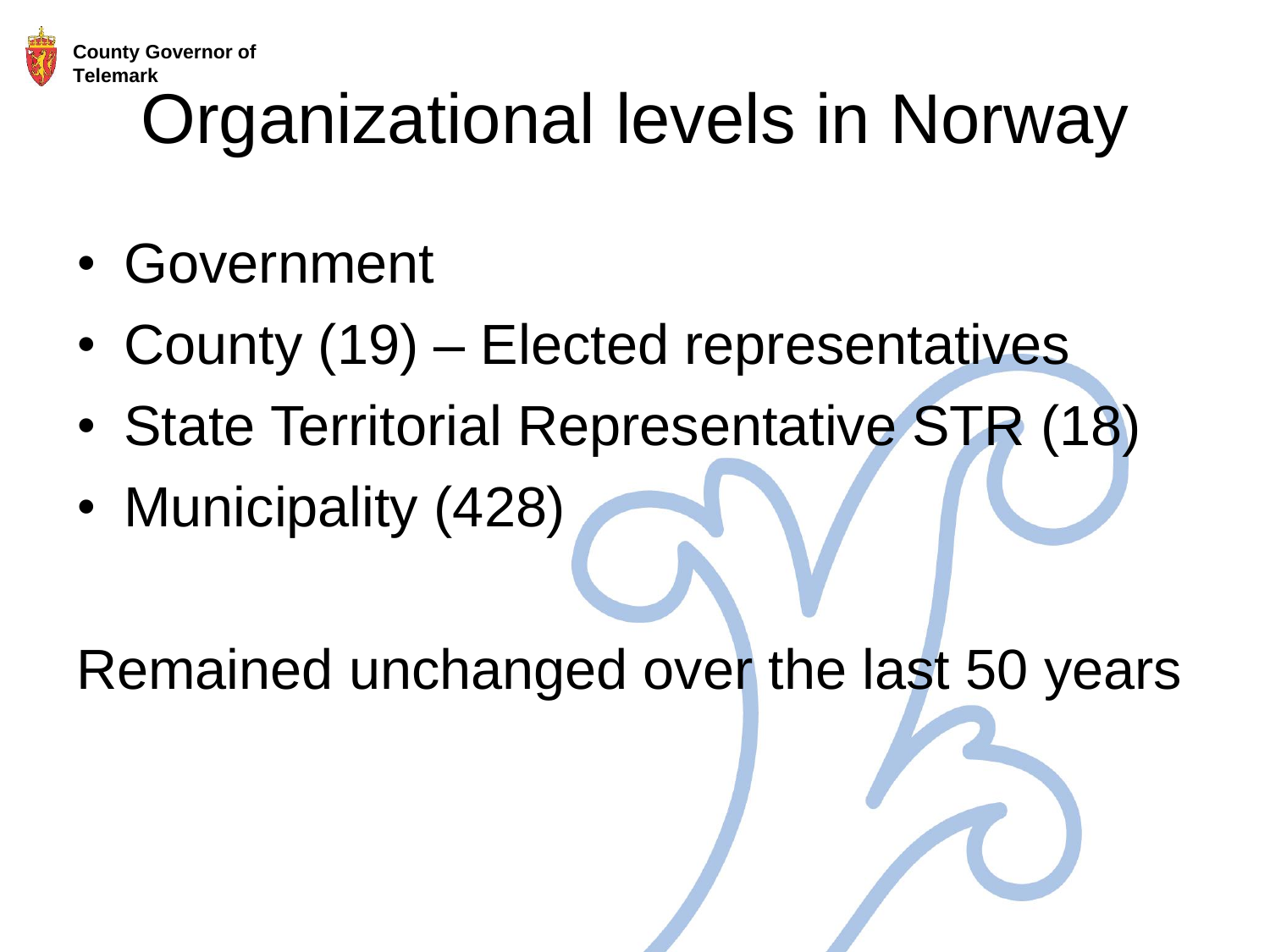

## Challenge

- 428 municipalities
- More than half with 5000 inhabitants or less
- Major and comprehensive tasks
	- Provision of services within most sectors
	- Planning for land use and development
- Limited administrative capacity to meet comprehensive tasks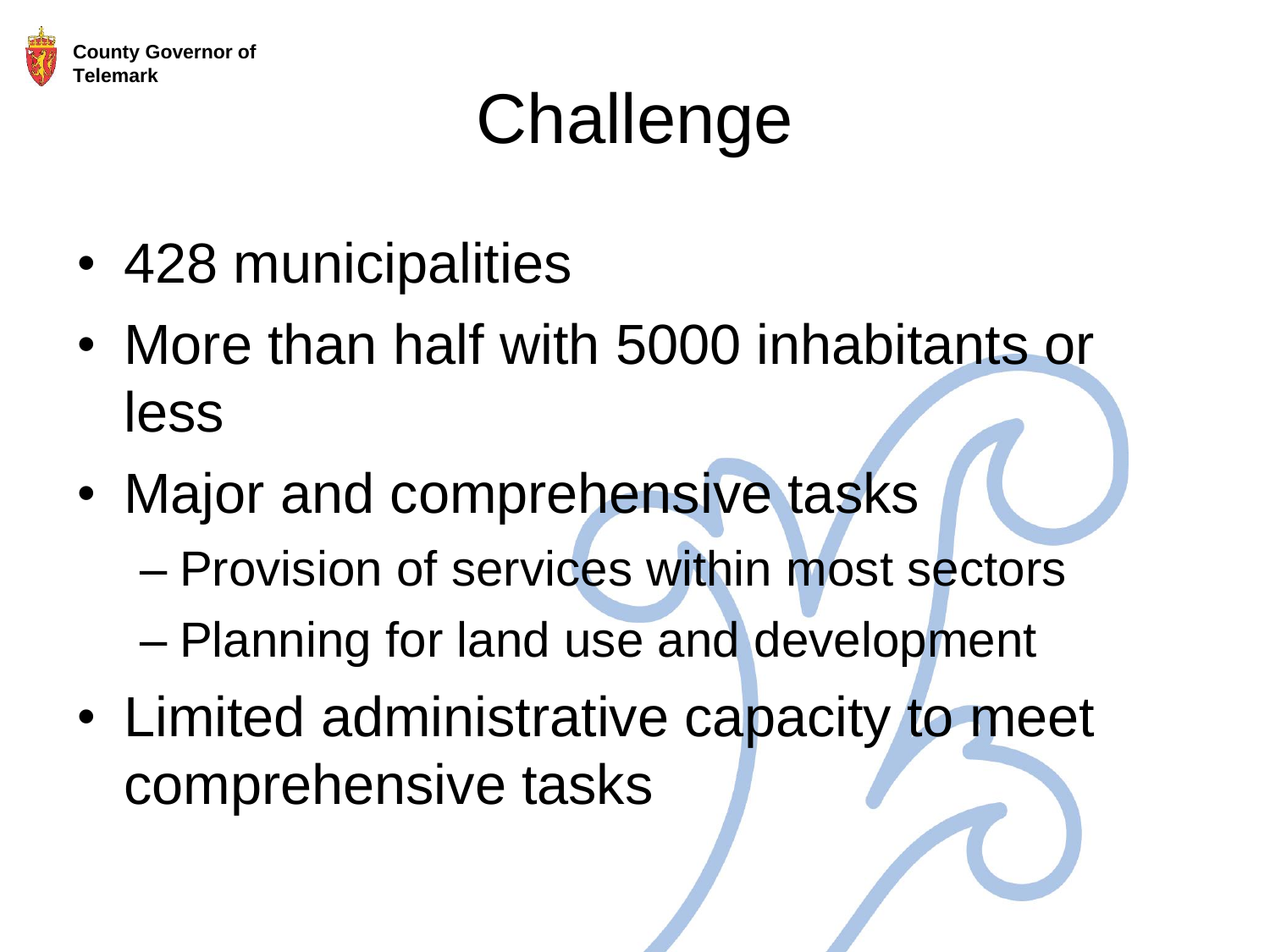

## Strategic objective

Transfer more power to the local municipality to increase local influence on decisionmaking regarding peoples everyday life.

- Reduce the number of municipalities and strengthen the municipal level of administration. - To accommodate for new tasks.
- Reorganize the regional level of administration.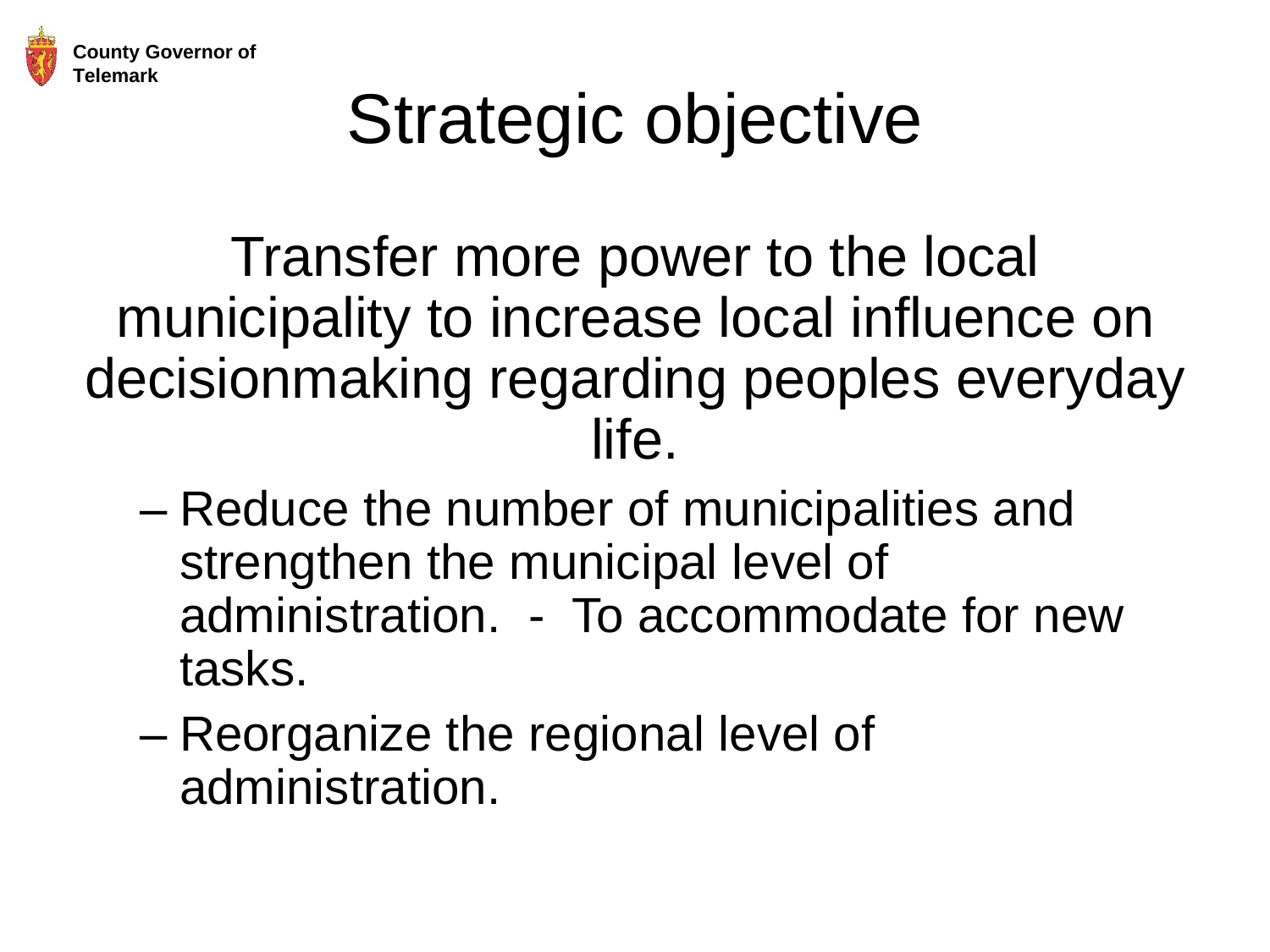

#### Process

- Initiated by the Government and adopted by Parliament with a large majority in 2014.
- Local processes in the municipalities and regions in 2015 and 2016.
- County Governor (STR) will summarize the situation in an advice to Government late 2016.
- Government will submit a parliament proposal in 2017.
- New regional and municipal organisation will take effect from 1<sup>st</sup> of January 2020.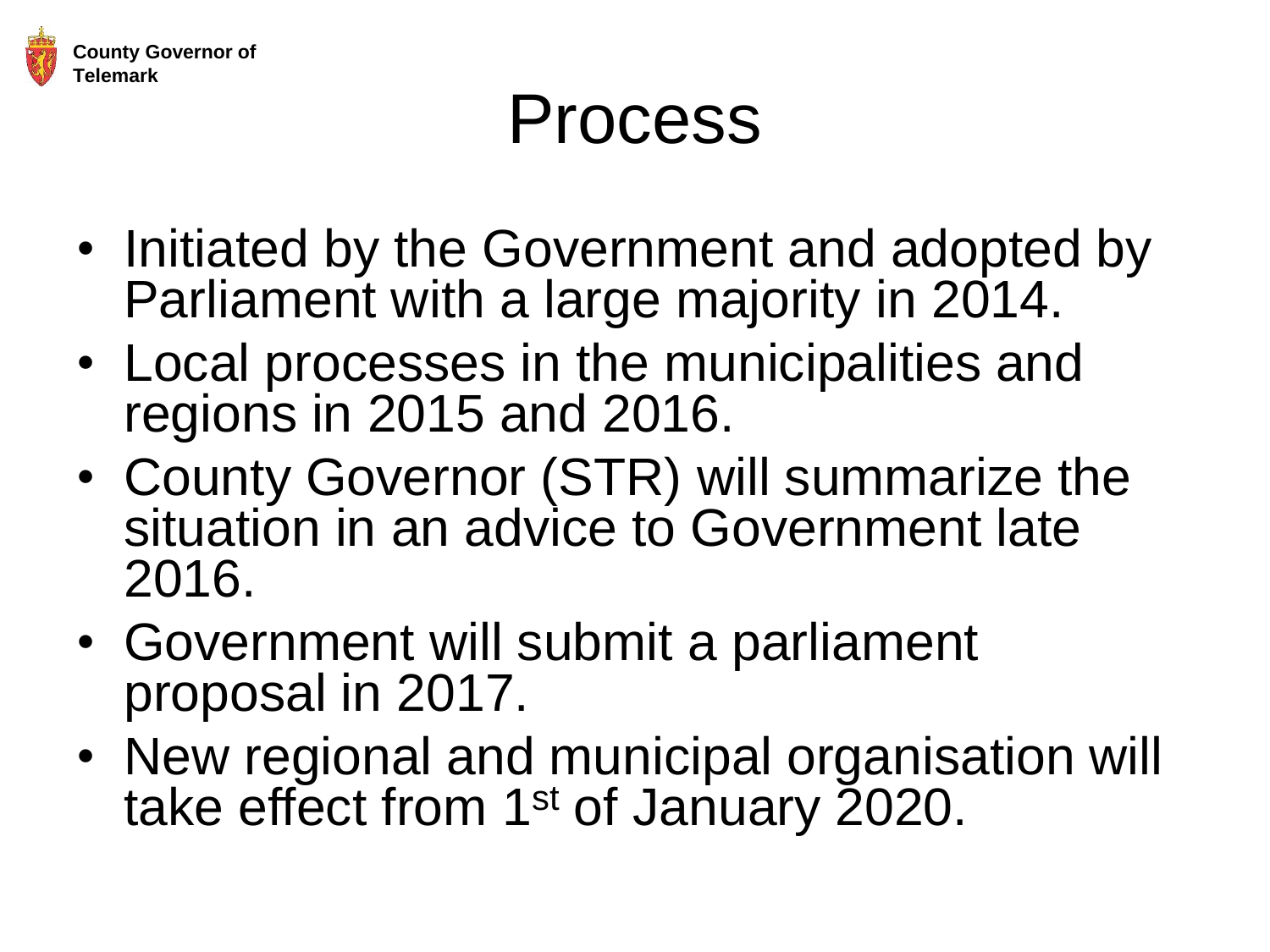

#### Process

- Regional levels
	- Elected county level will follow on
	- STR will trim down control tasks to meet requirements from the new organisation
	- Government are now in a process of considering to create fewer offices both for county councils and the STR (regionalize)
- Local level
	- Essentially a voluntary process between the municipalities, with financial stimulation
	- High emphasis on local influence
	- STR is an advisory body on behalf of the Government